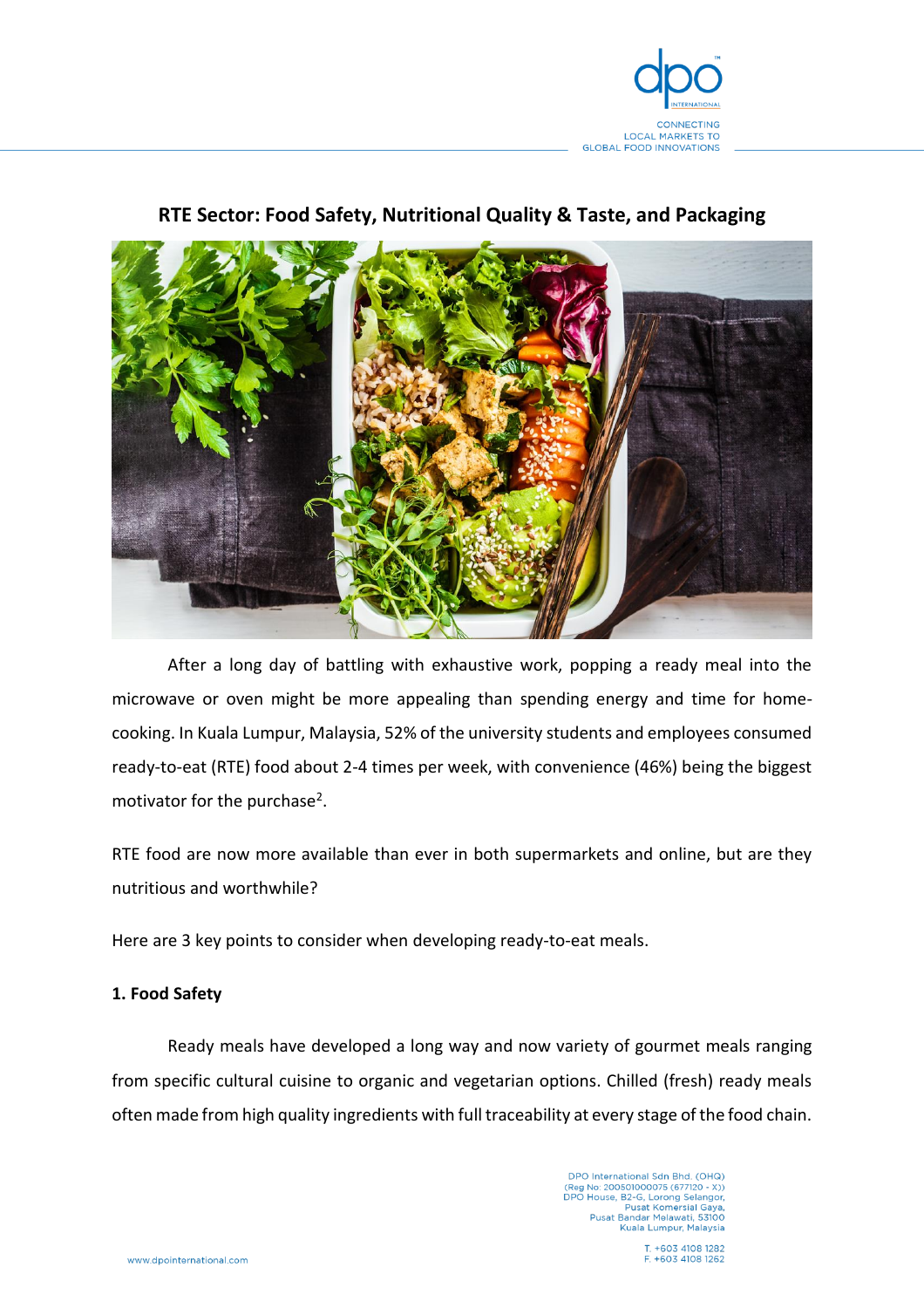

Foods are made to order with short production runs and are often delivered to retailers on the same day they were freshly made. Preservatives are usually not being used in chilled prepared foods thus the temperature is crucial in keeping the freshness<sup>3</sup>.

In contrast, the freezing process used in the frozen ready meals tends to degrade the taste of food. For this reason, these meals are added with extra salt and fat to compensate for the flavour. Stabilising these products for a long period of time typically means that preservatives will be used for some products<sup>4</sup>.

# **2. Nutritional Quality & Taste**

Typically, some ready meals may not provide balanced nutrition options. They either provide too much carbohydrates or none at all, some are far too high in fat, low in protein and dietary fibre. Even so, whether they are chilled or frozen, there is still variability between brands. Nowadays with more consumers becoming increasingly health conscious and more likely to read food labels, F&B companies can incorporate more fruits, vegetables, fibre or reduce fat in ready meal offerings. Companies also need to ensure that the nutritional benefits of their healthier ready meals are reflected in nutrition facts panel and ingredient list. On the other hand, consumers do not want to sacrifice taste for convenience especially when travel and multiculturalism have changed their tastes and preferences over the years, leading to demand for authentic flavours from all over Asia and other parts of the world<sup>1</sup>.

## **3. Packaging Technology**

Packaging is another important aspect that affect shelf life of these products. "Ovenable" plastic-based materials which are generally used as tray, lidding foil or pouches are the main packaging materials. The combination with modified atmosphere or vacuum packaging showed improvements and prolongation of the shelf life<sup>6</sup>. Moreover, packaging

> DPO International Sdn Bhd. (OHQ)<br>(Reg No: 200501000075 (677120 - X))<br>DPO House, B2-G, Lorong Selangor, Pusat Komersial Gaya,<br>Pusat Bandar Melawati, 53100 Kuala Lumpur, Malaysia